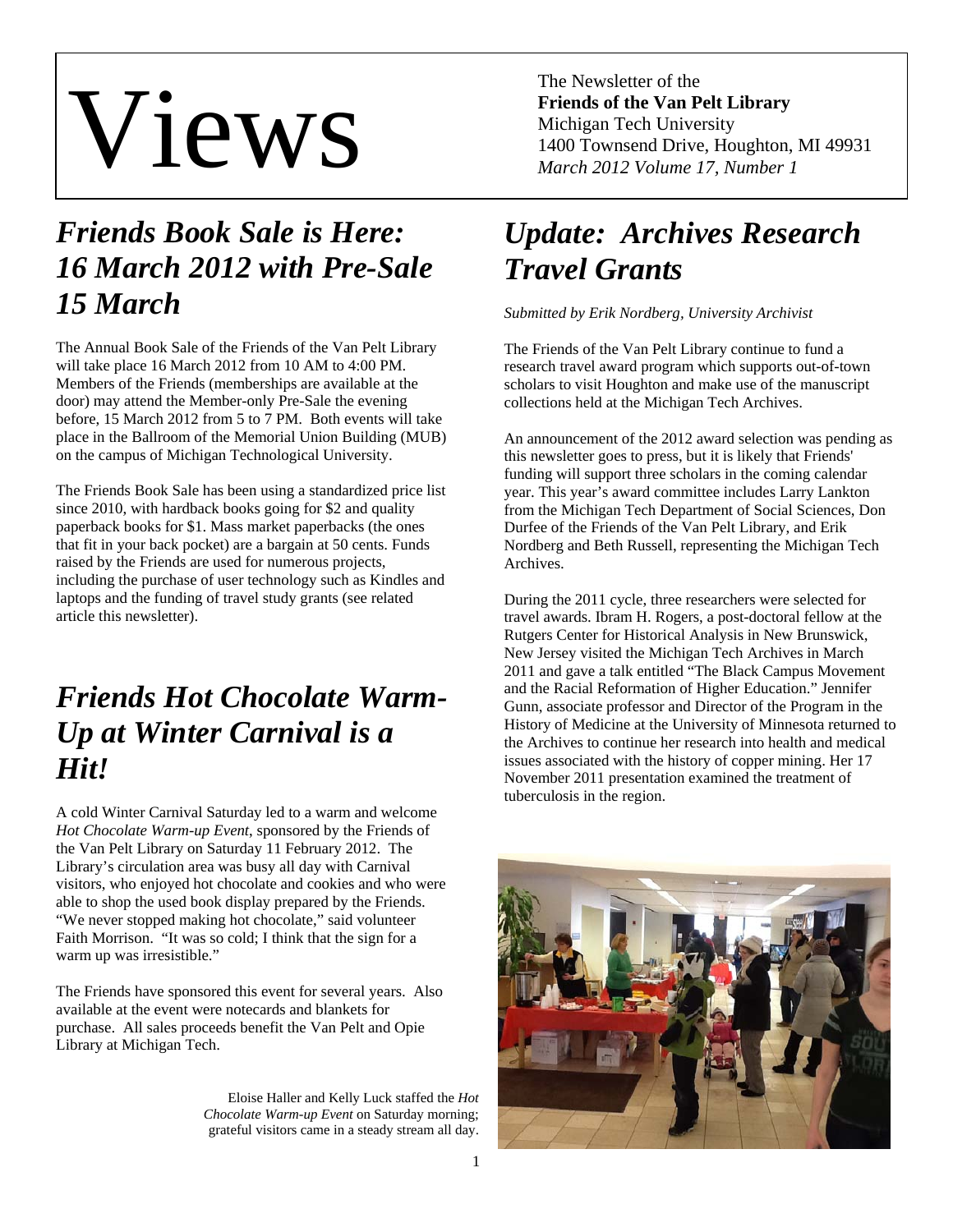The third recipient requested to delay his trip and will visit during spring 2012. Franco Pierno, assistant professor of Italian linguistics at the University of Toronto, will examine linguistic shifts in *Il Minatore*, an Italian-language newspaper published in Calumet from 1896 to 1928. An announcement of his visit and presentation will be distributed closer to the event.

Since 1998, funding from the Friends of the Van Pelt Library has made it possible for more than 25 scholars and researchers to travel to Houghton from all over the United States, Canada, and Europe to access the Archives' collections. As part of the grant program, researchers are asked to give a public presentation on their work. For more information on the Travel Grant programs and the 2012 recipients, please contact the Michigan Tech Archives at 487-2505, copper@mtu.edu, or visit the Archives on the web at www.lib.mtu.edu/mtuarchives/.

#### *Friends Fund Frisbee Fun*

*Submitted by Beth Russell, Van Pelt and Opie Library* 

The J. Robert Van Pelt and John and Ruanne Opie Library provides information literacy instruction to over 3,400 students each year. Librarians continue to seek components to keep students interested and engaged. One such tool is the use of Husky Bingo in *UN1001: Perspectives*, a class with over 1,000 students each year. Like real bingo, prizes are needed as awards. A group from the Library came up with the idea of giveaways, both as a prize and a Library promotional item.



Through the generous funding of the Friends of the Van Pelt Library, a Frisbee design was developed (see above).

The Frisbee has the catch phrase "Go Fetch" which references the HuskyFetch services available through the Library's catalog. With one click of the HuskyFetch icon, a patron can reach full-text content when available, request the item using interlibrary loan, capture a citation, or contact a librarian. The discs also feature the Michigan Tech Husky and contact information for the Library. The black and gold Frisbees will be offered as prizes and as giveaways at different campus events to promote the Library. Winter Carnival was the first time these were given away, and they were a hit with the crowds.



Karen Hubbard, Adrienne Minerick, Eloise Haller, Kelly Luck, Patricia Van Pelt and Dana Richter pose for this panoramic shot taken by Mary Marchaterre at the Friends' *Hot Chocolate Warm-up*, Saturday 11 February 2012. A full book cart, a loaded table, and several overflowing boxes made for a satisfying book sale that netted much needed funds for the Library.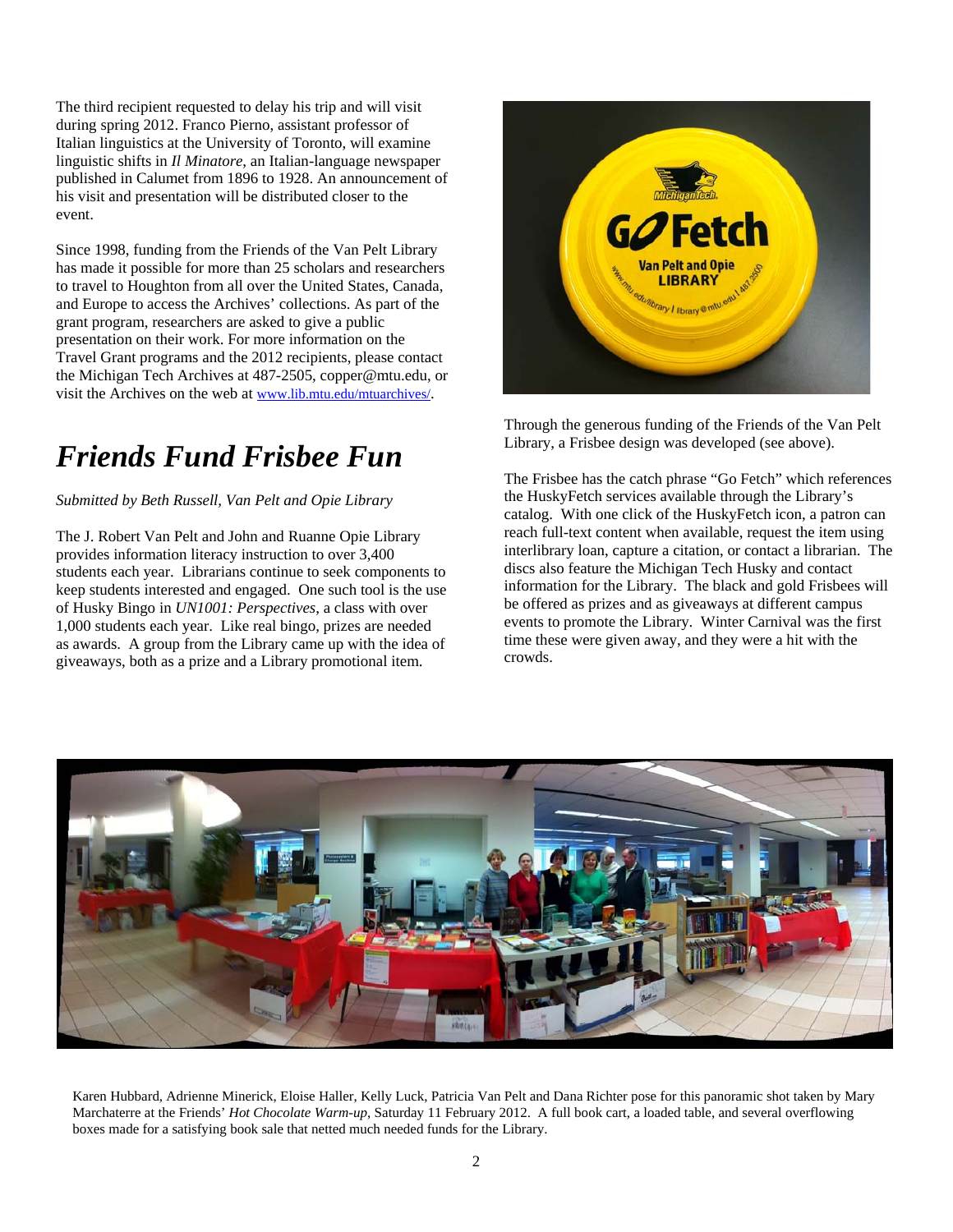## *Save Your Receipt: Econo Foods Computers for Kids Program Benefits Library*

*Submitted by Mary Marchaterre* 

Time, as always, to collect your receipts from Econo Foods to benefit the Van Pelt and Opie Library at Michigan Tech. Through its Computers for Kids program, Econo Foods donates to the Friends one percent of the sum of all Econo receipts collected. These funds are used to pay for computer systems in the Library.

Many thanks to those who participated last year, and a big "keep it up" to all who are collecting receipts for this year.

Want to help? Please collect your receipts from Econo Foods and send them to us or drop them in the collection box at the circulation desk of the Library. Econo will accept receipts dated end of August 2011 through the beginning of June 2012. Please send your receipts by intercampus mail to either Mary Marchaterre (Tech Fund, Hancock) or Faith Morrison (Chemical Engineering - 203 Chem Sci). Want to help more? Put out a collection box in your area and encourage your coworkers to bring in their receipts for our Library. There are drop boxes in the Chemical Engineering office (203 Chem Sci), in the coffee room on the  $2<sup>nd</sup>$  floor of the Admin building, and in the basement of the EERC. Every little bit helps.

## *Friends Membership, Blankets, Notecards now Available Online!*

The wares of the Friends of the Van Pelt Library are now available online at

https://www.techshop.mtu.edu/ustores/web/store\_main.jsp?ST OREID=9

Also online is the opportunity to renew your membership in the Friends:

https://www.banweb.mtu.edu/mtu/mtf/gift/fvpl\_giftform.xsql

These new weblinks makes it even easier to have the beautiful Michigan Tech blanket

(http://www.chem.mtu.edu/~fmorriso/fvpl/blanket.htm) or notecards (http://www.chem.mtu.edu/~fmorriso/fvpl/note\_cards.html ).

The 4 foot by 5 foot cotton blanket in blue and white features historic buildings from the Michigan Tech campus (design shown below) and sells for \$65 plus tax and shipping. They make great gifts for Michigan Tech alumni and friends. All proceeds benefit the Van Pelt and Opie Library.

#### www.lib.mtu.edu/friends/friends.htm



#### **Join the Friends!**

More on Joining or renewing your Friends membership is on the back page. For more information about the Friends of the Van Pelt Library, please visit our web page: www.lib.mtu.edu/friends/friends.htm